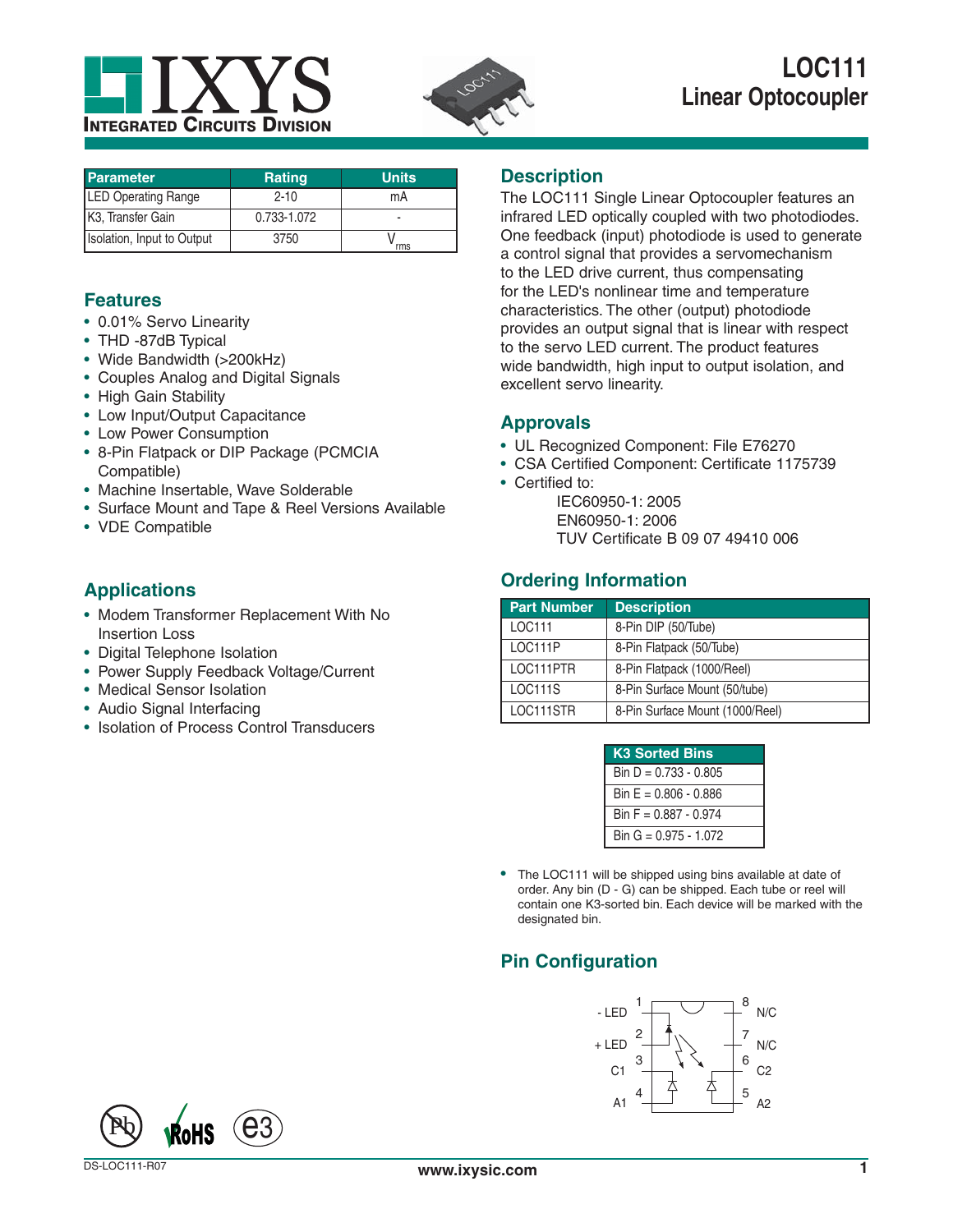

## **Absolute Maximum Ratings @ 25ºC**

| <b>Parameter</b>                       | <b>Ratings</b>  | <b>Units</b> |
|----------------------------------------|-----------------|--------------|
| Reverse LED Voltage                    | 5               |              |
| Input Control Current                  | 100             | mA           |
| Peak (10ms)                            |                 | А            |
| Input Power Dissipation <sup>1</sup>   | 150             | mW           |
| Total Package Dissipation <sup>2</sup> | 500             | mW           |
| Isolation Voltage, Input to Output     | 3750            | $V_{rms}$    |
| <b>Operational Temperature</b>         | $-40$ to $+85$  | °C           |
| Storage Temperature                    | $-40$ to $+125$ | °C           |

*Absolute Maximum Ratings are stress ratings. Stresses in excess of these ratings can cause permanent damage to the device. Functional operation of the device at conditions beyond those indicated in the operational sections of this data sheet is not implied.*

1 Derate linearly 1.33 mW / °C

2 Derate linearly 6.67 mW / °C

## **Electrical Characteristics @ 25ºC**

| Parameter                                                   | <b>Conditions</b>                                     | <b>Symbol</b>                 | <b>Min</b>        | <b>Typ</b> | <b>Max</b> | <b>Units</b> |
|-------------------------------------------------------------|-------------------------------------------------------|-------------------------------|-------------------|------------|------------|--------------|
| <b>Input Characteristics</b>                                |                                                       |                               |                   |            |            |              |
| <b>LED Voltage Drop</b>                                     | $I_{E} = 2 - 10mA$                                    | $V_F$                         | 0.9               | 1.2        | 1.4        | V            |
| Reverse LED Current                                         | $V_{\rm B} = 5V$                                      | 'R                            | ٠                 | ٠          | 10         | μA           |
| <b>Coupler/Detector Characteristics</b>                     |                                                       |                               |                   |            |            |              |
| Dark Current                                                | $I_F$ =0mA, $V_{C1-A1}$ = $V_{C2-A2}$ =15V            | ٠h                            | ۰                 |            | 25         | nA           |
| K1, Servo Gain $(I_{C1}/I_{F})$                             |                                                       | K <sub>1</sub>                | 0.008             | ٠          | 0.030      |              |
| K2, Forward Gain $(I_{C2}/I_F)$                             | $IF=2 - 10mA, VC1-A1=VC2-A2=15V$                      | K <sub>2</sub>                | 0.006             | ٠          | 0.030      |              |
| K3, Transfer Gain (K2/K1=l <sub>c2</sub> /l <sub>c1</sub> ) |                                                       | K <sub>3</sub>                | 0.733             |            | 1.072      |              |
| ∆K3, Transfer Gain Linearity (non-servoed)                  | $I_c = 2 - 10mA$                                      | $\triangle$ K3                |                   |            |            | $\%$         |
| K3 Temperature Coefficient                                  | $IF=2 - 10mA, VC1-A1=VC2-A2= 5V$                      | $\triangle$ K3/ $\triangle$ T | ٠                 | 0.005      | ٠          | % / °C       |
| Common-Mode Rejection Ratio                                 | $V=20V_{p,p}$ , R <sub>1</sub> =2k $\Omega$ , f=100Hz | <b>CMRR</b>                   |                   | 130        |            | dB           |
| <b>Total Harmonic Distortion</b>                            | $f_0 = 350$ Hz, 0dBm                                  | THD                           | $-96$             | $-87$      | $-80$      | dB           |
| Frequency Response <sup>1</sup>                             | Photoconductive Configuration                         |                               |                   | 200        |            | kHz          |
|                                                             | Photovoltaic Configuration                            |                               | t <sub>-3dB</sub> | 40         |            |              |
| Input/Output Capacitance                                    |                                                       | $C_{\underline{l}/O}$         |                   | 3          |            | pF           |

<sup>1</sup> Refer to Application Note, AN-107, for LOC111 Configurations.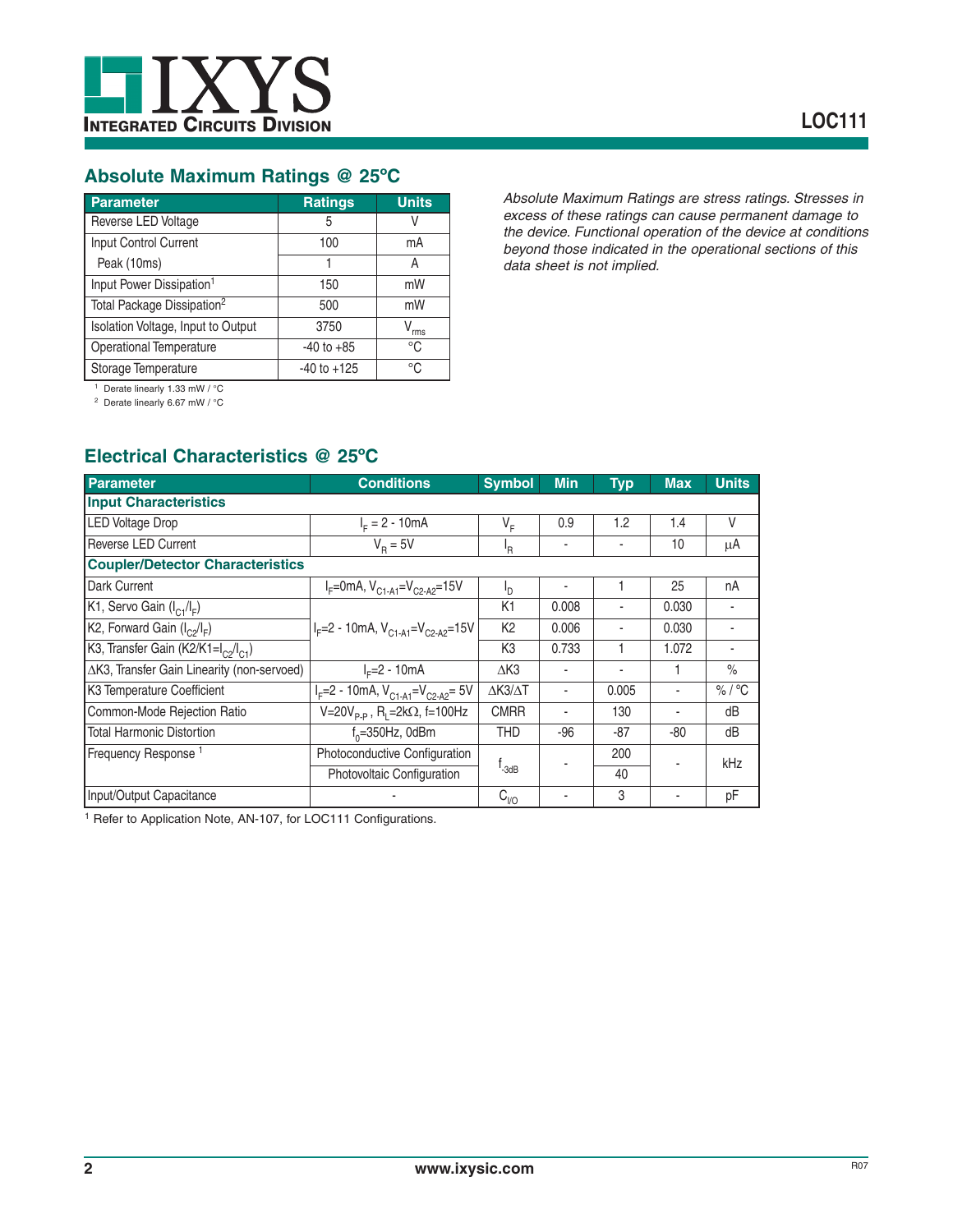

**LED Current (mA)**

**LED Current (mA)**

## **PERFORMANCE DATA @25ºC (Unless Otherwise Noted)\***



**LED Current (mA)**

\*The Performance data shown in the graphs above is typical of device performance. For guaranteed parameters not indicated in the written specifications, please contact our application department.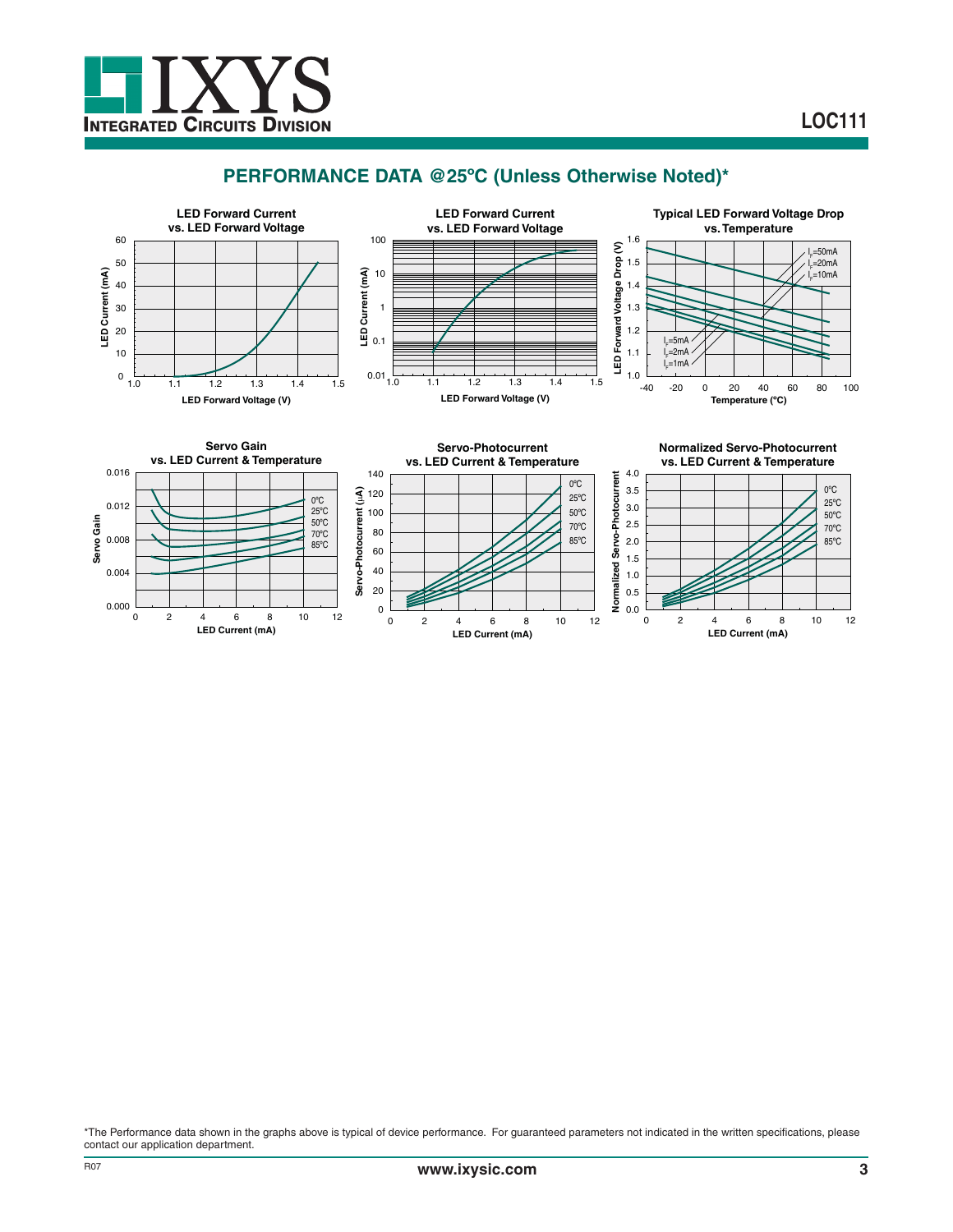

## **Manufacturing Information**

#### **Moisture Sensitivity**

All plastic encapsulated semiconductor packages are susceptible to moisture ingression. IXYS Integrated Circuits Division classified all of its plastic encapsulated devices for moisture sensitivity according to the latest version of the joint industry standard, **IPC/JEDEC J-STD-020**, in force at the time of product evaluation. We test all of our products to the maximum conditions set forth in the standard, and guarantee proper operation of our devices when handled according to the limitations and information in that standard as well as to any limitations set forth in the information or standards referenced below.

Failure to adhere to the warnings or limitations as established by the listed specifications could result in reduced product performance, reduction of operable life, and/or reduction of overall reliability.

This product carries a **Moisture Sensitivity Level (MSL) rating** as shown below, and should be handled according to the requirements of the latest version of the joint industry standard **IPC/JEDEC J-STD-033**.

| <b>Device</b>              | <b>Moisture Sensitivity Level (MSL) Rating \</b> |
|----------------------------|--------------------------------------------------|
| LOC111 / LOC111P / LOC111S | MSL 1                                            |

#### **ESD Sensitivity**



This product is **ESD Sensitive**, and should be handled according to the industry standard **JESD-625**.

#### **Reflow Profile**

This product has a maximum body temperature and time rating as shown below. All other guidelines of **J-STD-020** must be observed.

| <b>Device</b>  | <b>Maximum Temperature x Time</b> |
|----------------|-----------------------------------|
| LOC111/LOC111S | 250°C for 30 seconds              |
| LOC111P        | 260°C for 30 seconds              |

#### **Board Wash**

IXYS Integrated Circuits Division recommends the use of no-clean flux formulations. However, board washing to remove flux residue is acceptable. Since IXYS Integrated Circuits Division employs the use of silicone coating as an optical waveguide in many of its optically isolated products, the use of a short drying bake could be necessary if a wash is used after solder reflow processes. Chlorine- or Fluorine-based solvents or fluxes should not be used. Cleaning methods that employ ultrasonic energy should not be used.

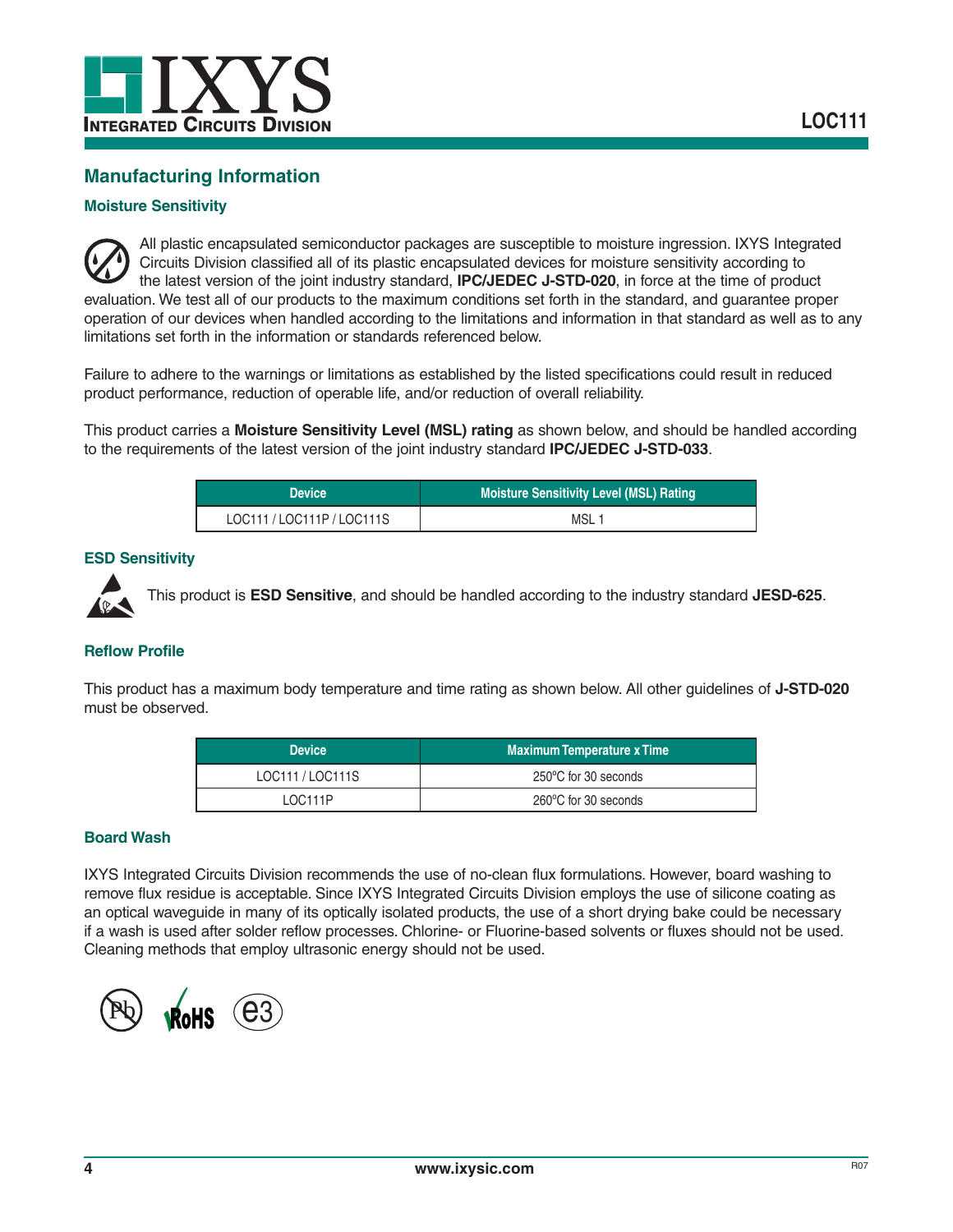

## **Mechanical Dimensions**

## **LOC111**



## **LOC111P**



## **LOC111S**

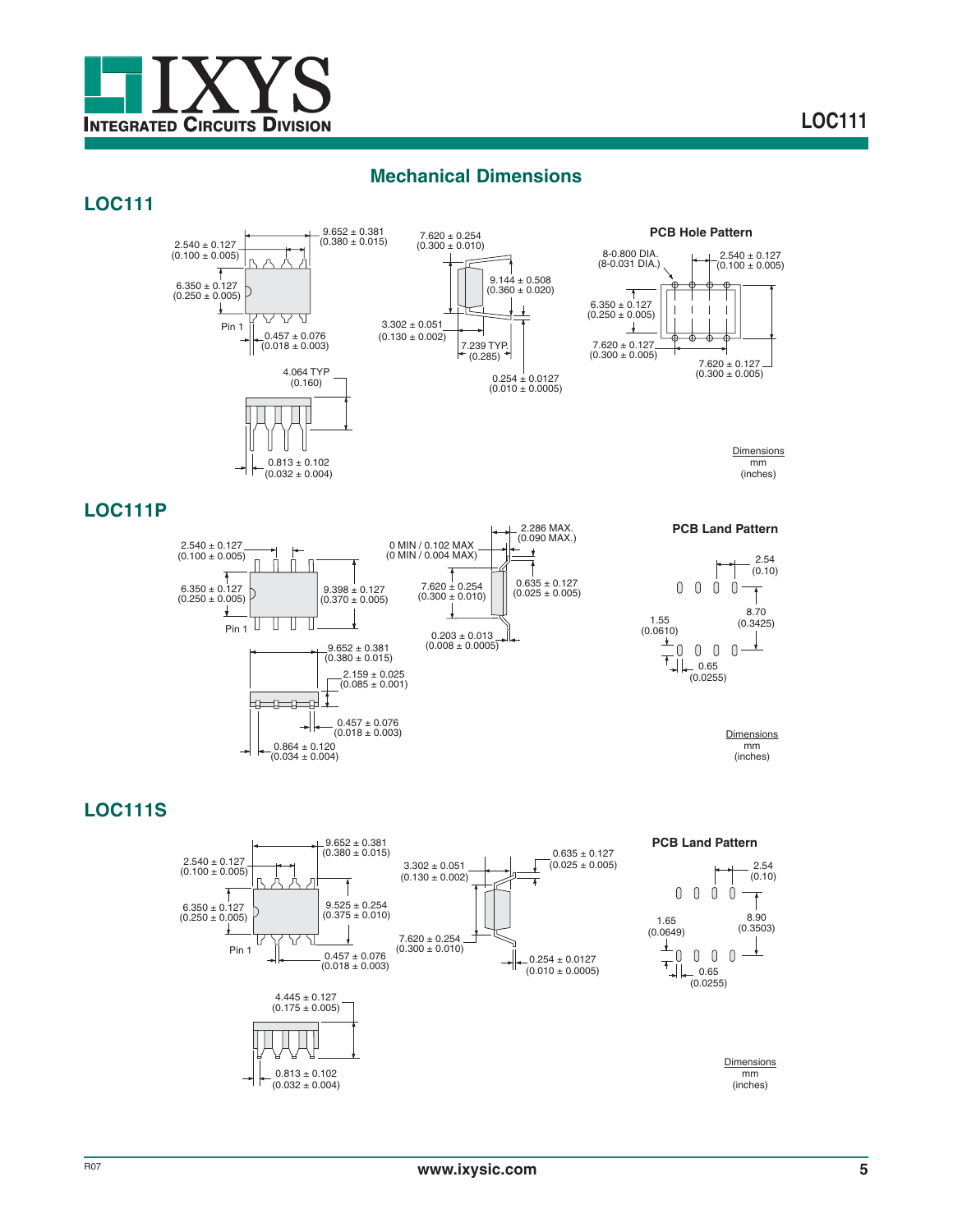

## **LOC111PTR Tape & Reel**



Embossment 2. The tape complies with all "Notes" for constant dimensions listed on page 5 of EIA-481-2

## **LOC111STR Tape & Reel**



#### **For additional information please visit our website at: www.ixysic.com**

IXYS Integrated Circuits Division makes no representations or warranties with respect to the accuracy or completeness of the contents of this publication and reserves the right to make changes to specifications and product descriptions at any time without notice. Neither circuit patent licenses nor indemnity are expressed or implied. Except as set forth in IXYS Integrated Circuits Division's Standard Terms and Conditions of Sale, IXYS Integrated Circuits Division assumes no liability whatsoever, and disclaims any express or implied warranty, relating to<br>its products including, but not limit

The products described in this document are not designed, intended, authorized or warranted for use as components in systems intended for surgical implant into the body, or in other<br>applications intended to support or sust property or environmental damage. IXYS Integrated Circuits Division reserves the right to discontinue or make changes to its products at any time without notice.